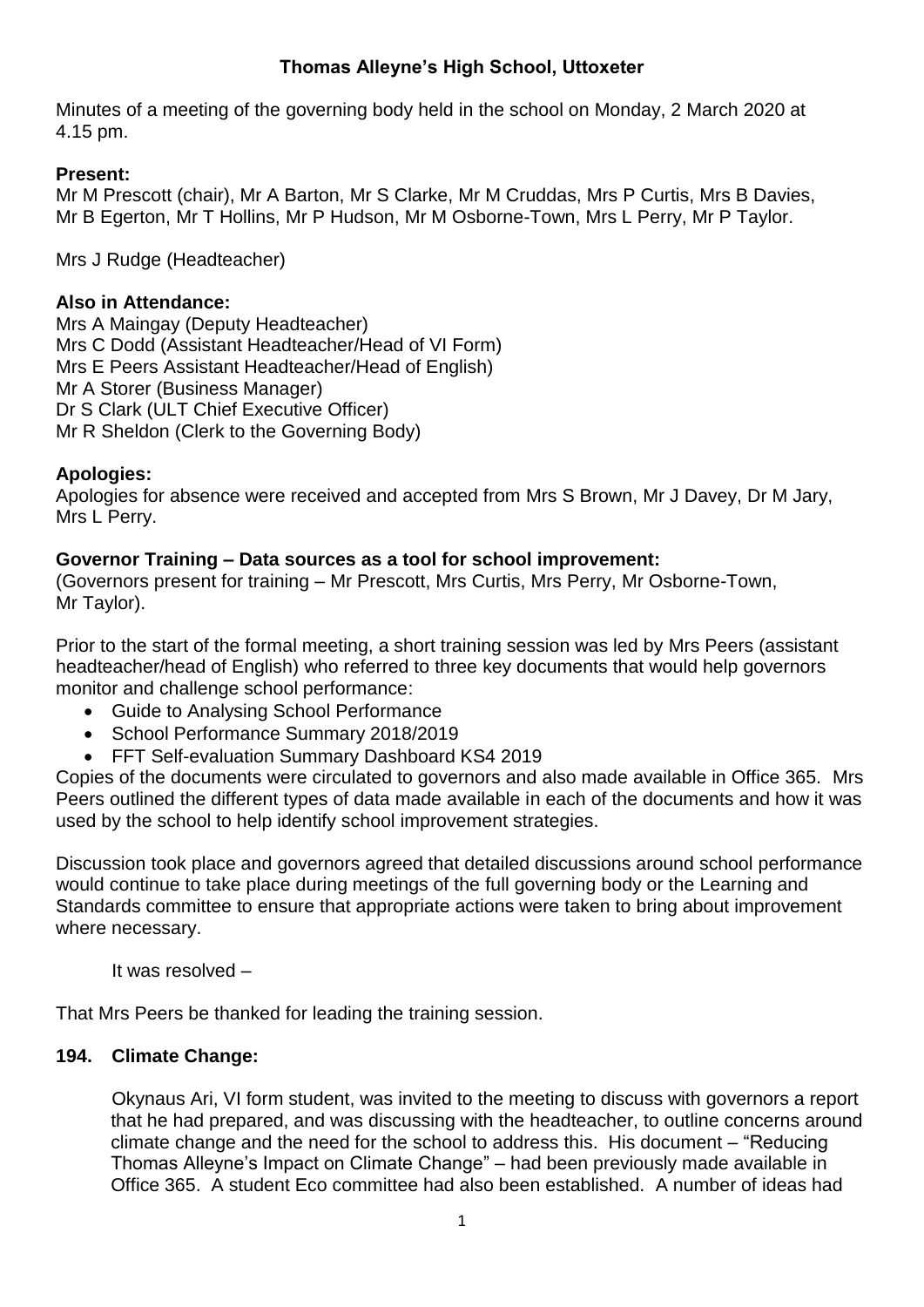been put forward in the report to identify possible changes that could be made within school and the headteacher confirmed that consideration was being given to each of them. Other schools in the ULT and nationally would also be encouraged to adopt similar ideas to impact on climate change. Both were pleased to report that one suggested change had already been made and applied across all schools in the county. This was for school buses to turn off engines whilst waiting for students at the end of a school day.

Discussion followed and governors congratulated Okynaus for his report and informed him that full and proper consideration would be given to all ideas put forward. Governors were also keen to ensure that other students throughout the school continued to support this initiative in the long term. The headteacher further reported that the School Improvement Plan will be revised to reflect climate change issues and would help governors monitor progress.

It was resolved –

- i) That Okynaus be thanked for attending the meeting and discussing his excellent document with governors.
- ii) That climate change issues be included as a standard agenda item for meetings of the Managing and Resourcing committee to ensure that full consideration was given to any idea submitted to help bring about change.
- iii) That consideration would be given to the appointment of a link governor to support the Eco committee.

## **195. Governing Body Matters:**

- a) Membership The chair was pleased to welcome Mr Hollins to his first meeting as a staff governor.
- b) Governor Vacancies and Succession Planning

The clerk confirmed that there were currently no vacancies in governing body membership. The chair referred to the need for consideration to be given to succession planning and reminded governors that Dr Jary was leaving the governing body at the end of the school year. With this in mind, he had asked Mr Cruddas to take on the link governor role at that time for safeguarding and student behaviour/attendance and for Mrs Curtis to take on the link governor role for pupil premium and SEND.

It was resolved –

- i) That governors fully support the changes to link governor responsibilities, with thanks to all concerned.
- ii) That the chair be requested to give consideration to the appointment of a link governor with responsibility for the Teaching School.

## c) Restructuring of Steering Committee

The chair reminded governors that the Steering committee was represented by governing body and committee chairs and vice chairs. He recommended that membership should also reflect roles of link governors.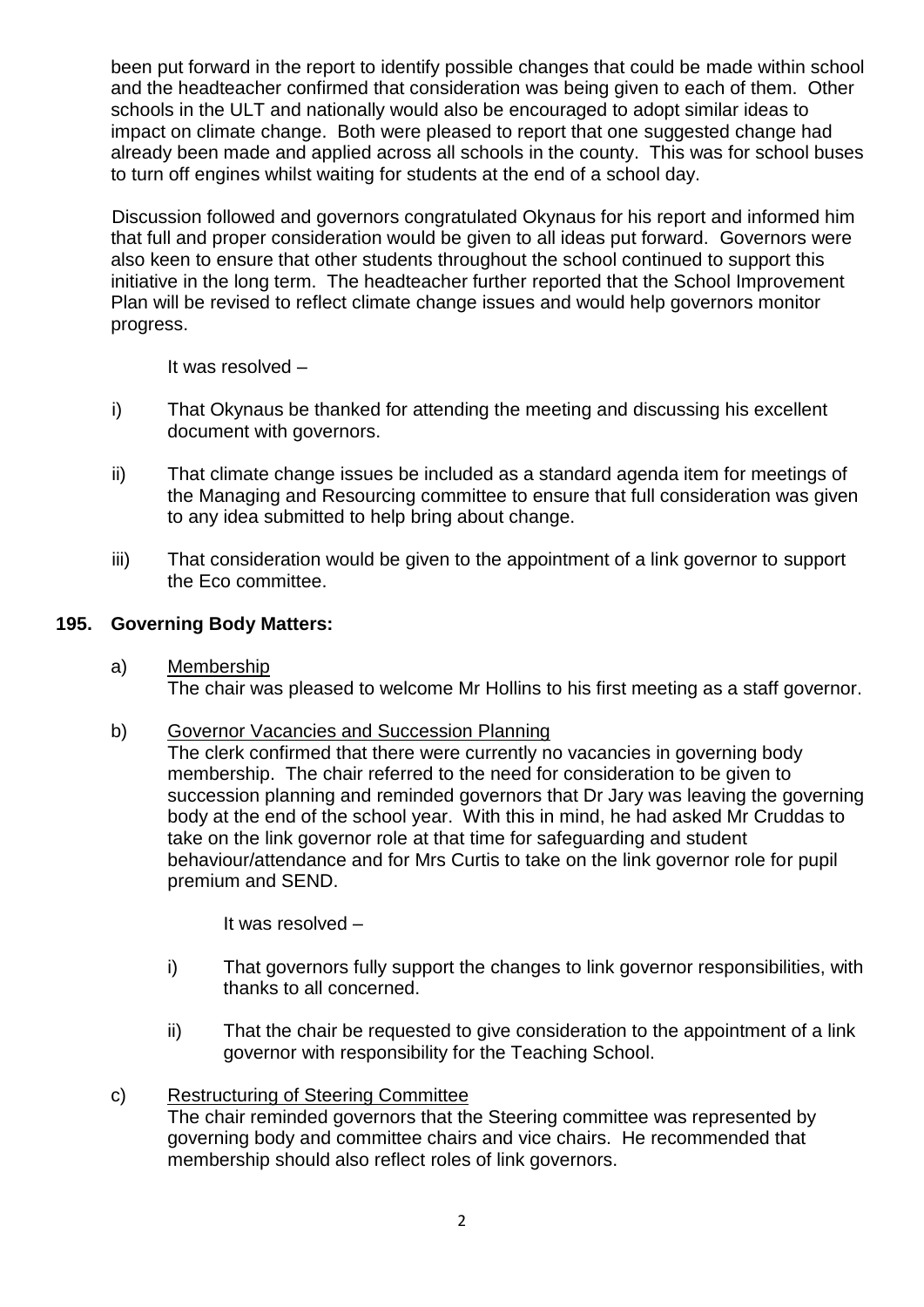d) Register of Business Interests The clerk reported that the business interests' register continued to be revised to reflect changes to the governing body.

## e) Declaration of Interests

There were no declarations of interest for items to be discussed at this meeting.

## **196. SIP Area for Improvement – English Progress Review:**

Mrs Peers, assistant headteacher/head of English, circulated a report to show the English progress review for the period September 2019 to March 2020 and actions that had been taken since her appointment to the post in September 2019 to bring about improvement. Mrs Peers went through the detail of the report and highlighted the three key aims of the review:

- for the English contribution to the Progress 8 measure to be at least 0
- for an increased number of students to leave with standard and higher passes
- to improve numbers engaging in post-16 study

An outline was given of the different intervention strategies that had been put in place to bring about improvement and the impact to-date of those strategies. Next steps had also been identified together with success criteria to help measure progress.

Discussion followed and the chair reported that he had undertaken a learning walk prior to this meeting and had visited several English lessons. He had been pleased to note that student engagement was good in each of the classes. The chair further reported that he would also look at a sample of students' books before the end of the current term which would also help him better understand the impact of the intervention strategies.

It was resolved -

- i) That Mrs Peers be thanked for her presentation on the English progress review and that governors welcome the positive improvement strategies that had already been put in place.
- ii) That governors would continue to review the progress of English throughout the school to support, and challenge as necessary, the impact of the intervention strategies.

# **197. Chair – Report of Actions Taken:**

That chair reported that, in consultation with the headteacher, a financial settlement figure had been agreed for a member of staff who had recently left the school.

It was resolved –

That governors support the action taken by the chair.

## **198. Minutes:**

The minutes of the meeting held on 2 December 2019 had been previously made available to governors in Office 365.

It was resolved –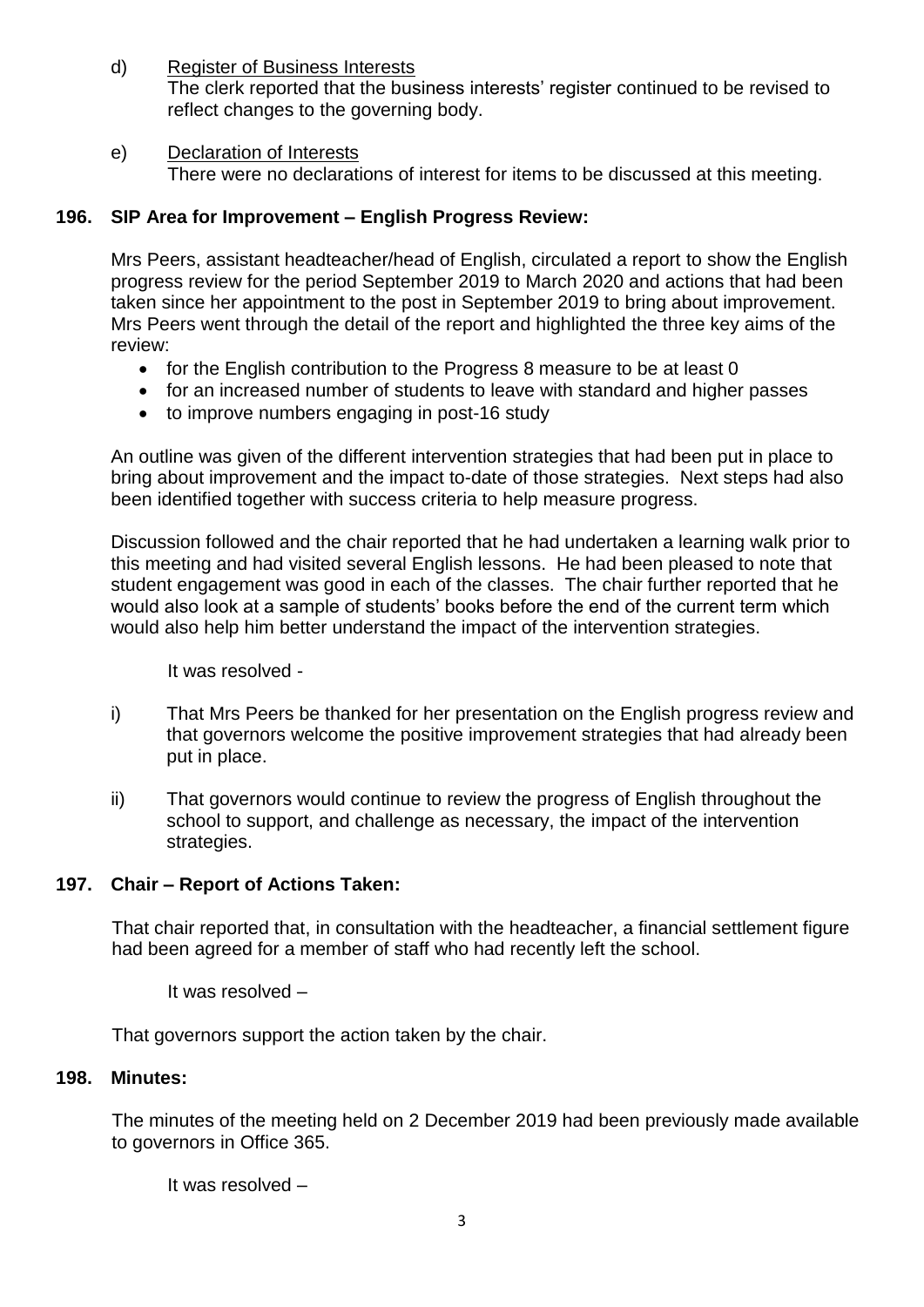That the minutes be received and approved.

# **199. Matters Arising:**

a) School Admissions (Minute 179(b) refers)

The headteacher was delighted to report that to-date 239 students had been allocated a place at Thomas Alleyne's and that the number of students opting for a place at JCB Academy rather than here had not been as great as originally anticipated. The headteacher further reported that she hoped that the admissions number would increase further and to support this she had attended the Y8 open evenings at each of the middle schools. The school's budget was currently being re-modelled to reflect the increased number of admissions.

b) School Transport (Minute 179(e) refers)

The headteacher reported that she had contacted the local authority regarding school transport and agreement had been reached for students not to be charged for a seat. However, each student must submit an application and, if successful, would then be allocated a seat. All parents had been advised of these arrangements.

# c) Ofsted Inspection (Minute 180 refers)

The headteacher reported that parental concerns regarding access to emails and the limited time to respond to the parental survey had been relayed to Ofsted as requested.

- d) Inspection Data Summary Report (IDSR) (Minute 182 refers) The headteacher reported that a copy of the school's IDSR had been circulated to the three middle schools.
- e) Back Lane

This matter was kept under review by the Managing and Resourcing committee and Mr Hudson reported that the Council had considered possible changes to the future use of Back Lane but that no decisions had been taken. He would continue to pursue this matter on behalf of the school and update the Managing and resourcing committee as necessary.

# **200. Approval of Curriculum Plan:**

A copy of the draft Curriculum Plan was circulated to governors and the headteacher went through the detail of it. A recommendation was made for an additional teaching group in Y10 and Y11 and for there to be 9 teaching groups in Y9. An update was given on staffing appointments necessary to reflect the changes and arrangements made to interview for Maths and Science posts.

It was resolved –

That governors approve the proposed Curriculum Plan and that the headteacher be authorised to take necessary actions to improve staffing levels following the budget review.

# **201. Headteacher's Report:**

The headteacher circulated a detailed report on the work and activities of the school, a copy of which had also been previously made available in Office 365. Governors had been asked to read the report in advance of the meeting and identify issues requiring further clarification. This would enable the headteacher to focus on the key issues to bring to the attention of governors.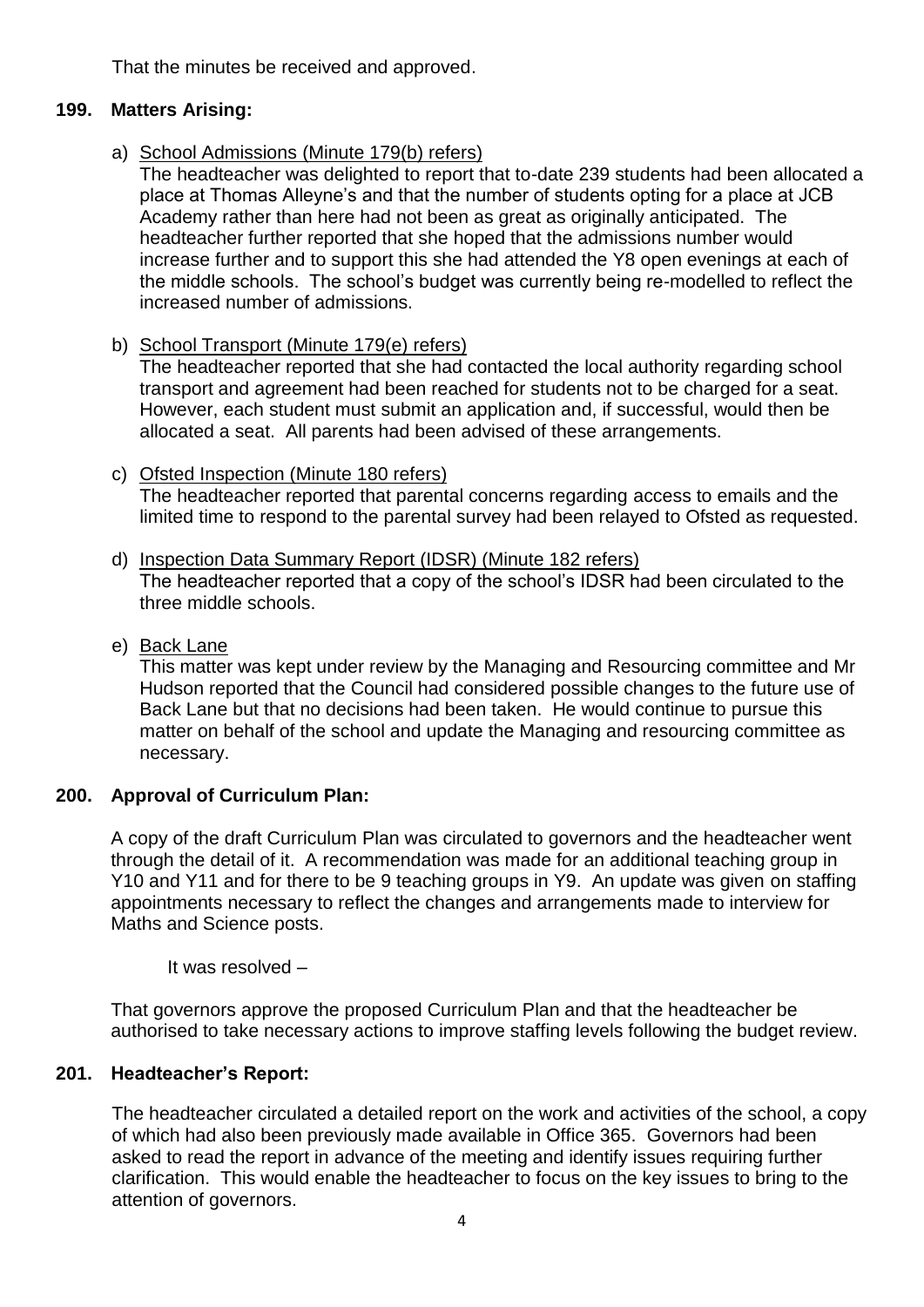In outlining the detail of her report, the headteacher focussed in particular on post 16 arrangements and Mrs Dodd, head of VI form, was also present. An extract from her report was circulated to governors and governors were taken through the detail of it.

### a) Post 16 Improvement Update

Governors noted that there had been 158 applications for the 6th form which was a slight decrease from the previous year. However, recruitment was still taking place and it was hoped that this figure would increase. Discussion took place regarding recruitment strategies and the subject courses that could be available for both A level and vocational. Details of the subject numbers for September 2020 were noted.

It was resolved –

- i) That A level and vocational subjects be offered for September 2020 as outlined, with the exception of Drama and French.
- ii) That the headteacher be requested to look at the possibility of English language and literature being offered as a joint course.
- iii) That the headteacher be requested to interview students regarding the structure of teaching for the vocational courses offered in Forensic Science and Health and Social Care.

#### b) Leadership and Management Score Card

The headteacher reported that the leadership and management score card remained strong. The post of assistant headteacher had recently been advertised and 49 applications received, with interviews to be held shortly. Performance management of support staff was currently being reviewed and the reason for this not being judged as outstanding. The school's number on roll was significantly below the planned admission number (PAN) and therefore remained a concern. The headteacher reported that she was investigating the possibility of the school's PAN being reduced to reflect the number on roll. Governors would be kept informed.

c) Subject Support and Interventions

Governors noted the extra time being put in by members of staff to support students and the intervention strategies being put in place to improve individual outcomes. Governors also noted the very low level of staff absences in comparison with national figures which reflected their commitment to supporting students.

It was resolved –

That the chair be requested to write to staff, on behalf of the governing body, to thank them for their continued commitment to supporting the school and its students.

#### d) Teaching School

The headteacher was pleased to report that DfE funding for the teaching school was to continue for a further year.

#### e) Student Attendance

The headteacher reported that there had been in dip in student attendance figures and outlined various strategies that had been put in place to bring about improvement. Governors would be kept updated on the impact of these intervention strategies.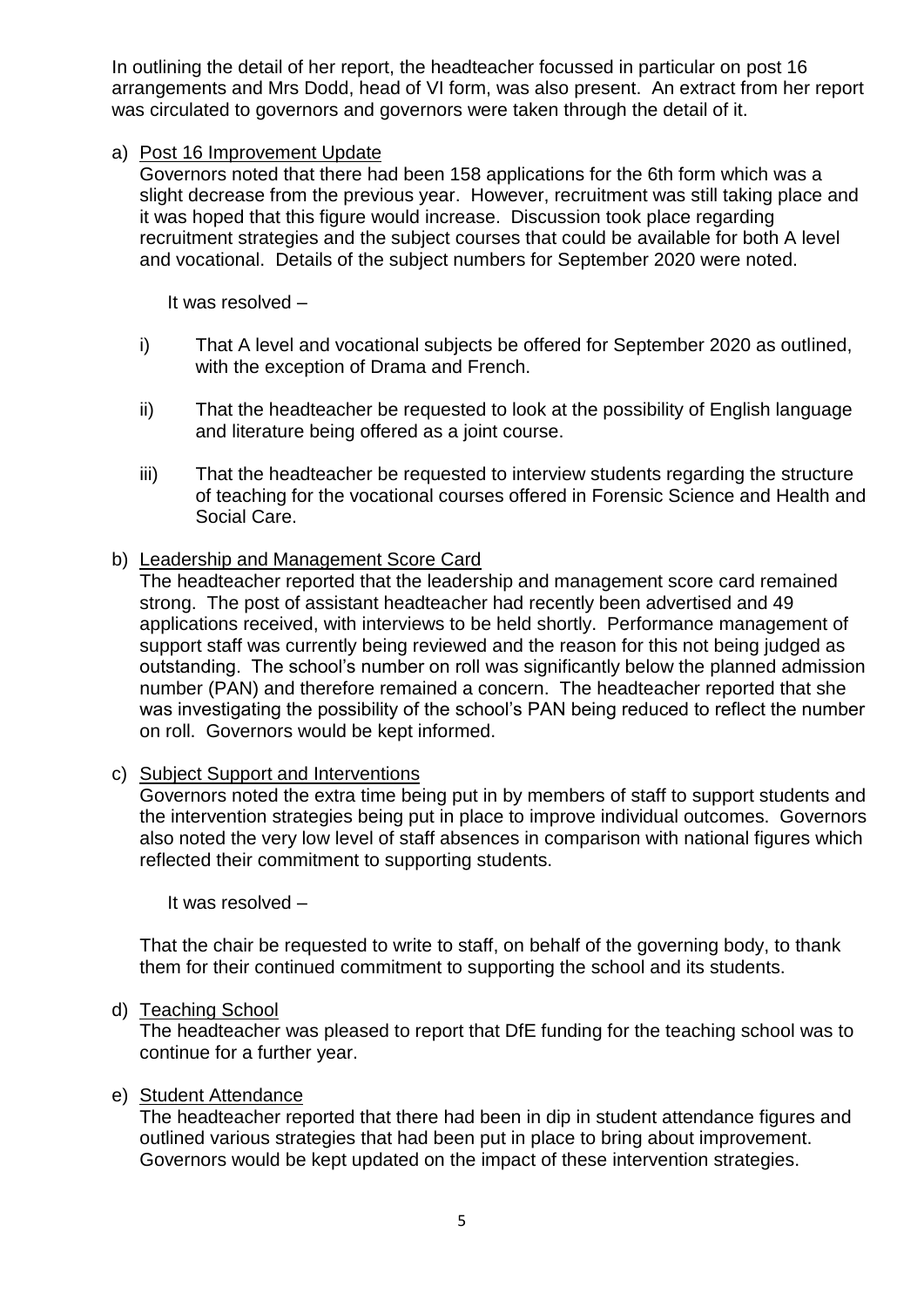## f) Safeguarding

The headteacher outlined the recent changes made to the school's safeguarding team and was pleased to confirm that this remained a particular strength of the school. The new behaviour system was now in place but was necessary to be embedded in school practice before comparisons could be made with the previous system. Governors would be kept updated.

# **202. Uttoxeter Learning Trust (ULT):**

Governors had been pleased to welcome Dr S Clark to the meeting having recently taken up post as chief executive officer in January 2020. Dr Clark informed governors that her priority had been to get to know the schools as quickly as possible and also outlined some of her future plans to ensure the continued development of the ULT. This included working with local governing boards to further develop links with local businesses and employers which could support school enrichment activities. Further thoughts around this would be discussed with the School Representation Board.

Discussion also took place regarding the following ULT matters:

- Central Funding Dr Clark confirmed that this remained under review by trustees, together with a review of central services to be available to schools which could offset any increase in the top slice.
- Redundancy policy Dr Clark outlined the proposed changes to the redundancy policy and payments to be made in the event of redundancy. Letters had been sent to all staff to inform them of the changes agreed by trustees and they had been asked to respond. Governors were disappointed that trustees had agreed to change the redundancy policy given the number of staff that had expressed concerns during the consultation process, particularly as this might deter other schools from joining the ULT in the future.
- Trust Improvement policy work on developing the Plan continued and views of headteachers and governors would be sought.
- Staff recruitment Dr Clark clarified that staff recruitment would remain delegated to individual headteachers and governing boards but that she would be coordinating appointments across the ULT.

It was resolved –

- i) That Dr Clark be thanked for attending the meeting and for updating governors on the work of the ULT.
- ii) That, in the event of trustees deciding to increase the top slice for central funding, governors request that any increased payment be deferred for a year given the implications for the school's budget.

## **203. Managing and Resourcing Committee:**

Governors noted that there were no minutes of meetings of the Managing and Resourcing committee to receive.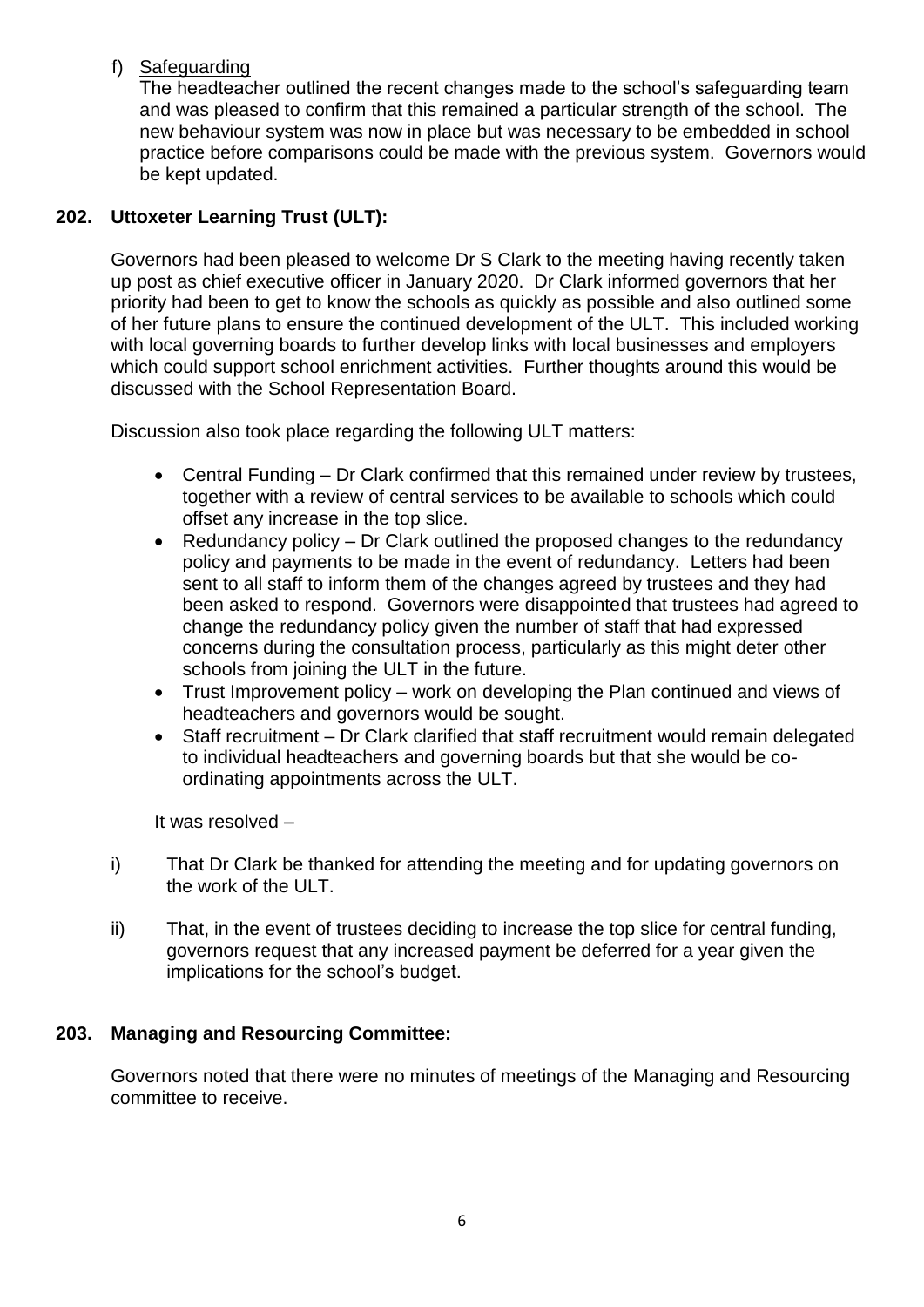#### **204. Learning and Standards Committee:**

Minutes of a meeting of the Learning and Standards committee, held on 14 January 2020, had been previously made available in office 365.

It was resolved –

That minutes of the meeting of the Learning and Standards committee be received and noted.

### **205. Pay Committee:**

Minutes of a meeting of the Pay committee, held on 23 October 2019, had been previously made available in Office 365.

It was resolved –

That the minutes of the Pay committee be received and noted.

#### **206. Headteacher Performance Management:**

The chair and headteacher confirmed that performance management targets had been set and a review meeting had been held. There was nothing further to report.

#### **207. ULT Pay Policy:**

The headteacher confirmed that the ULT Pay policy had been updated, as previously discussed and that a copy of the policy was now available in Office 365.

It was resolved –

That governors note the updated ULT Pay policy.

### **208. Invacuation/Lockdown Procedures:**

The headteacher reported that invacuation/lockdown procedures were now in place to make clear necessary actions to ensure the safety of staff and students should circumstances dictate. The procedures had been determined in accordance with local and national guidance and a copy was available in Office 365.

It was resolved –

That the invacuation/lockdown procedures be received and approved.

### **209. Safeguarding:**

The headteacher reported that safeguarding continued to be a key priority for the school but that there were no specific safeguarding issues to report.

The headteacher further reported that the school was closely monitoring the situation regarding Coronavirus and assured governors that any decisions taken around planned school trips would be in accordance with any guidance received from the health authorities. Consideration was also being given to the possibility of remote learning for students in the event of the school having to close due to the virus. Governors would be kept fully updated.